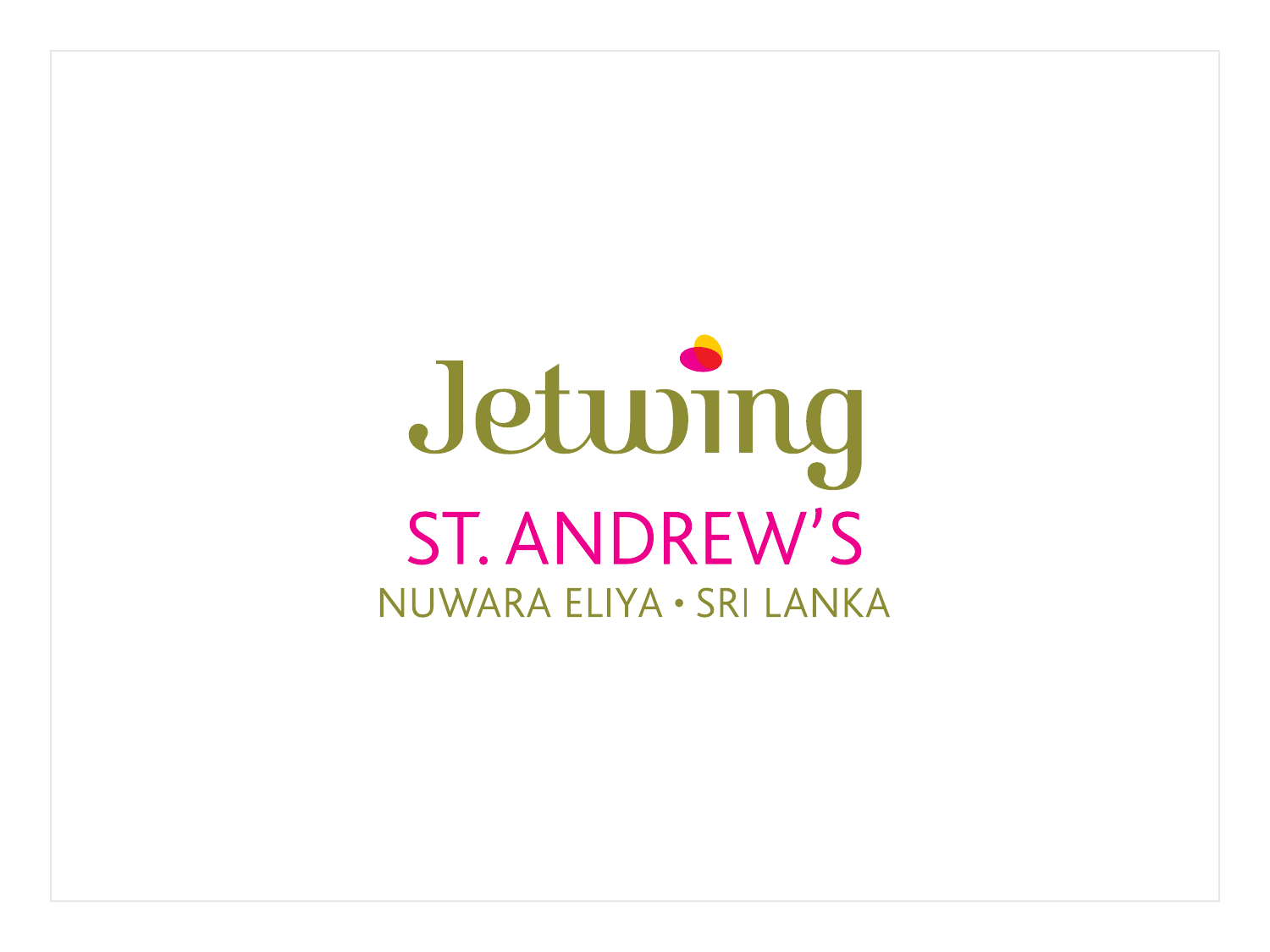



## Delightful old world charm

Originally a private home, St. Andrew's was transformed into a Scots Club in 1875. Seeping with heritage and nostalgic tales to keep your conversations by the fireplace long and lengthy.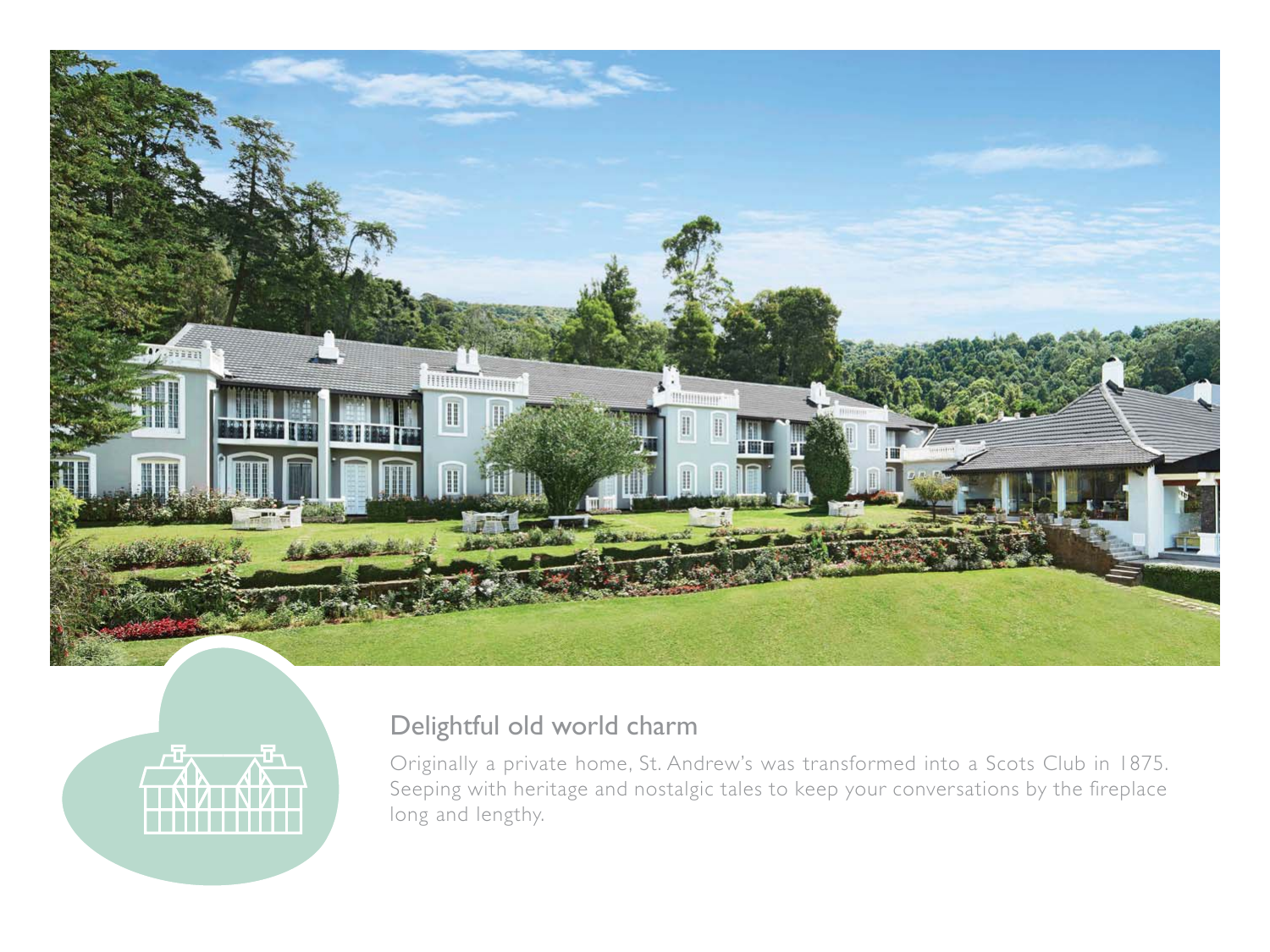



#### They call it little England

If you've got a penchant for the English country and its quaint distinctiveness, then you'll be completely taken in by the emerald blankets that surround this property, located in the heart of a town that's fondly known as 'Little England.'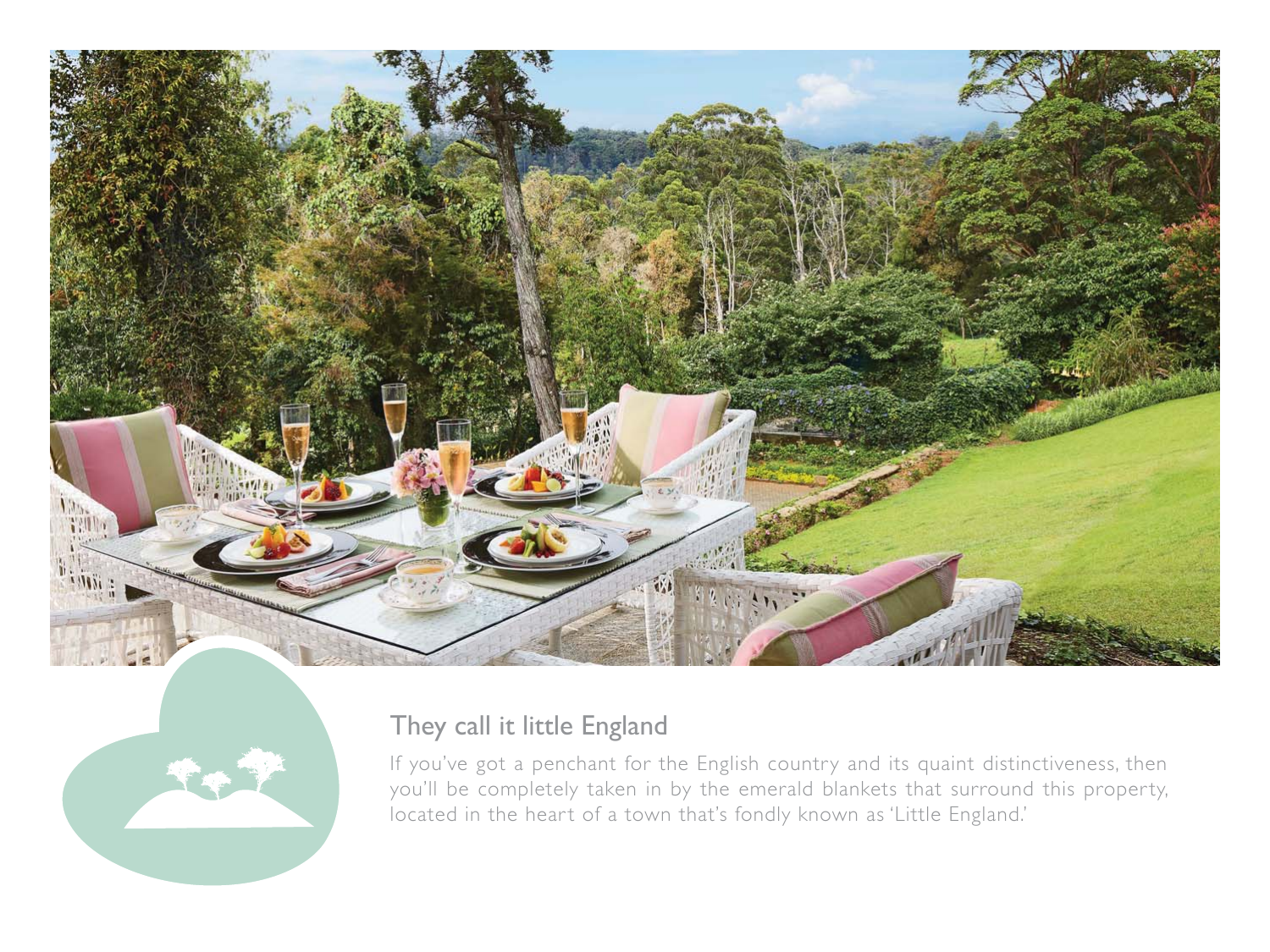



#### Where traditional meets modern

Revel in the luxurious comfort of our suites. Adorned with colonial designs and equipped with modern amenities, it is a perfect blend of the old and the new.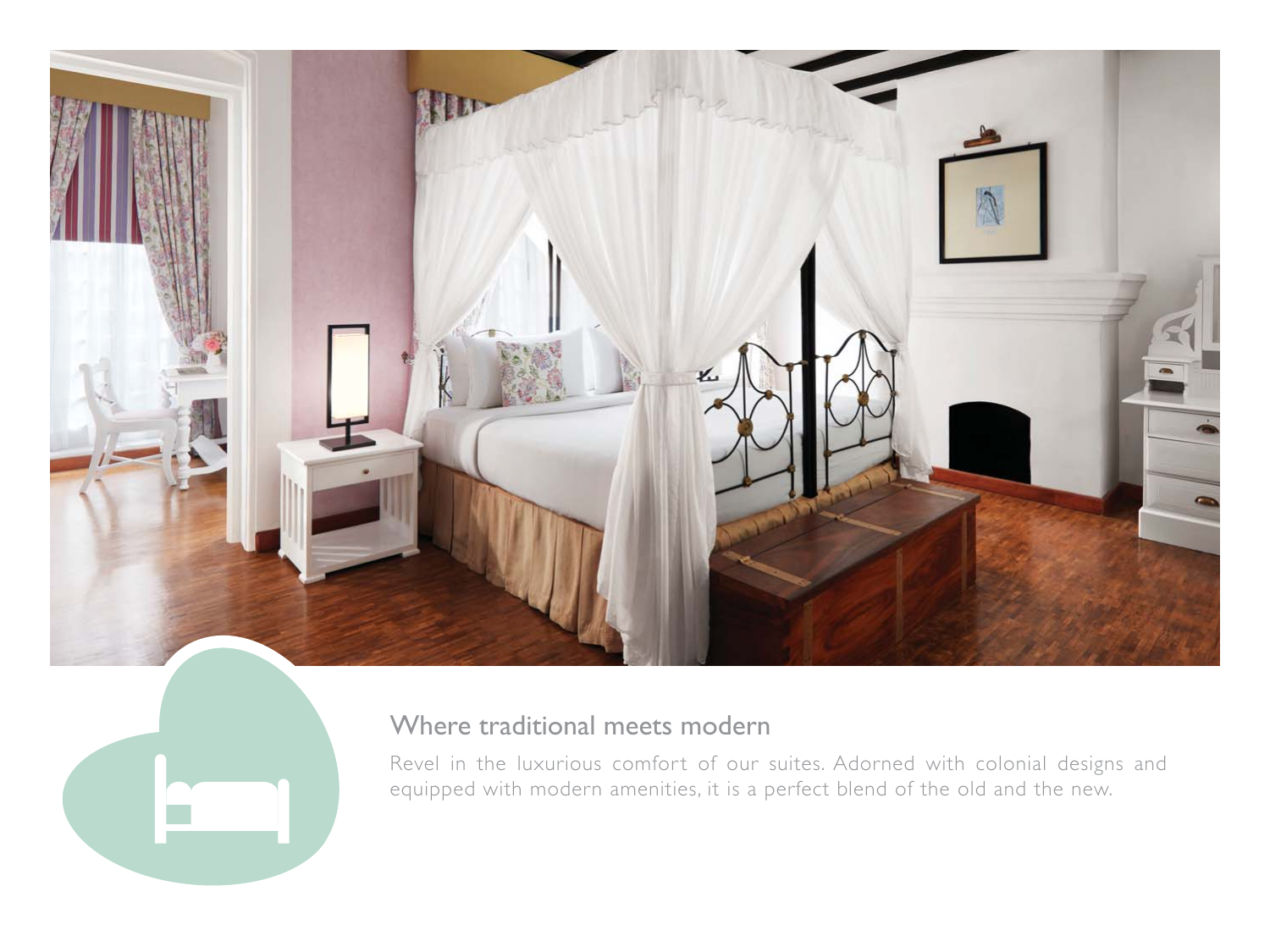



#### As refined as the finest vintage

If it's the quintessential experience of English dining that you seek, then look no further. We'll evoke your most romantic desires in the warmth of our traditional Old English Restaurant. If it is more excitement you crave, then watch as our chefs prepare your favorite meals at our open show kitchen.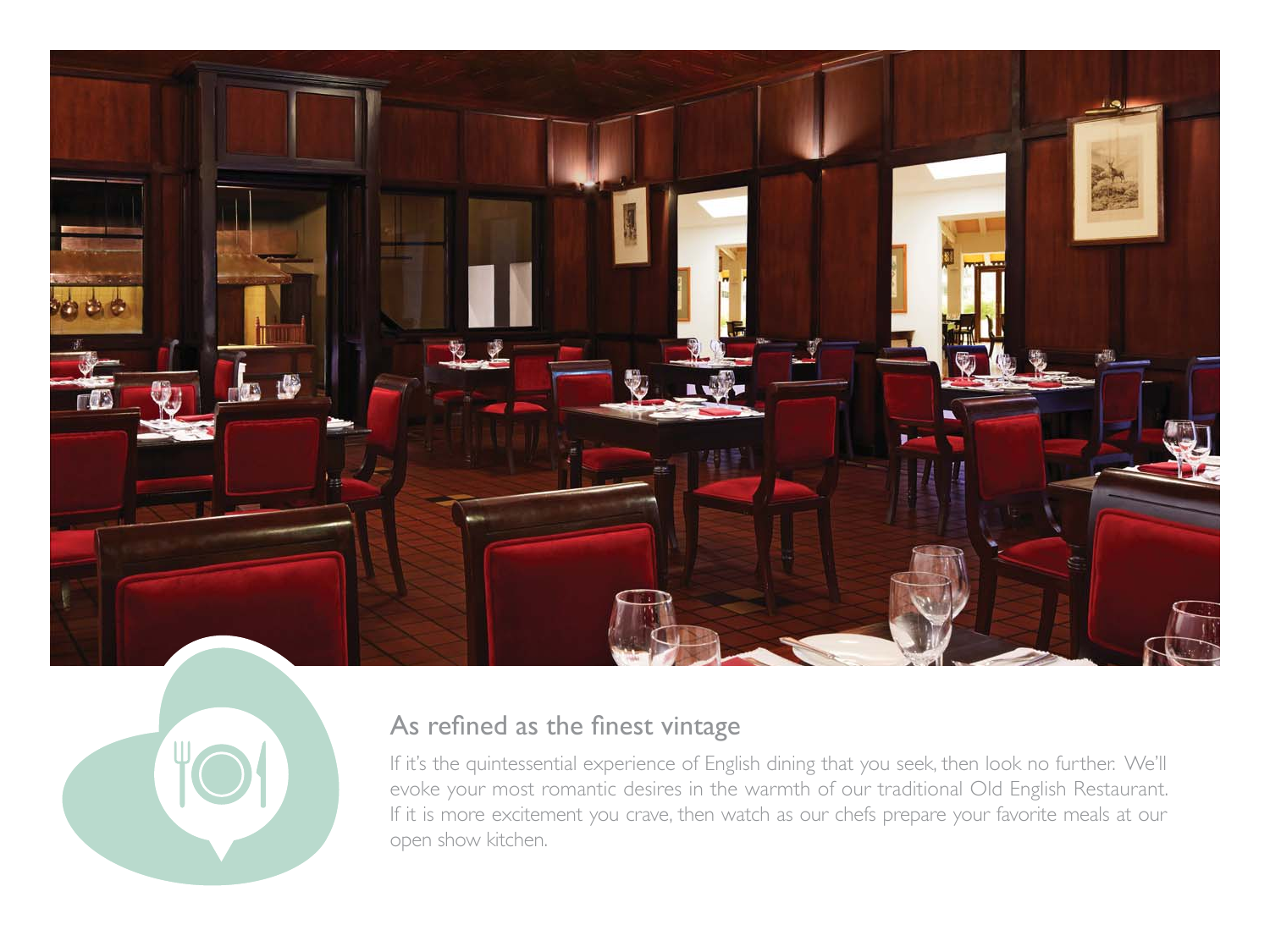



## High tea delights

Enjoy sumptuous high tea in the comfort of the picturesque tea terrace as you take in the glorious view of lush rolling hills.